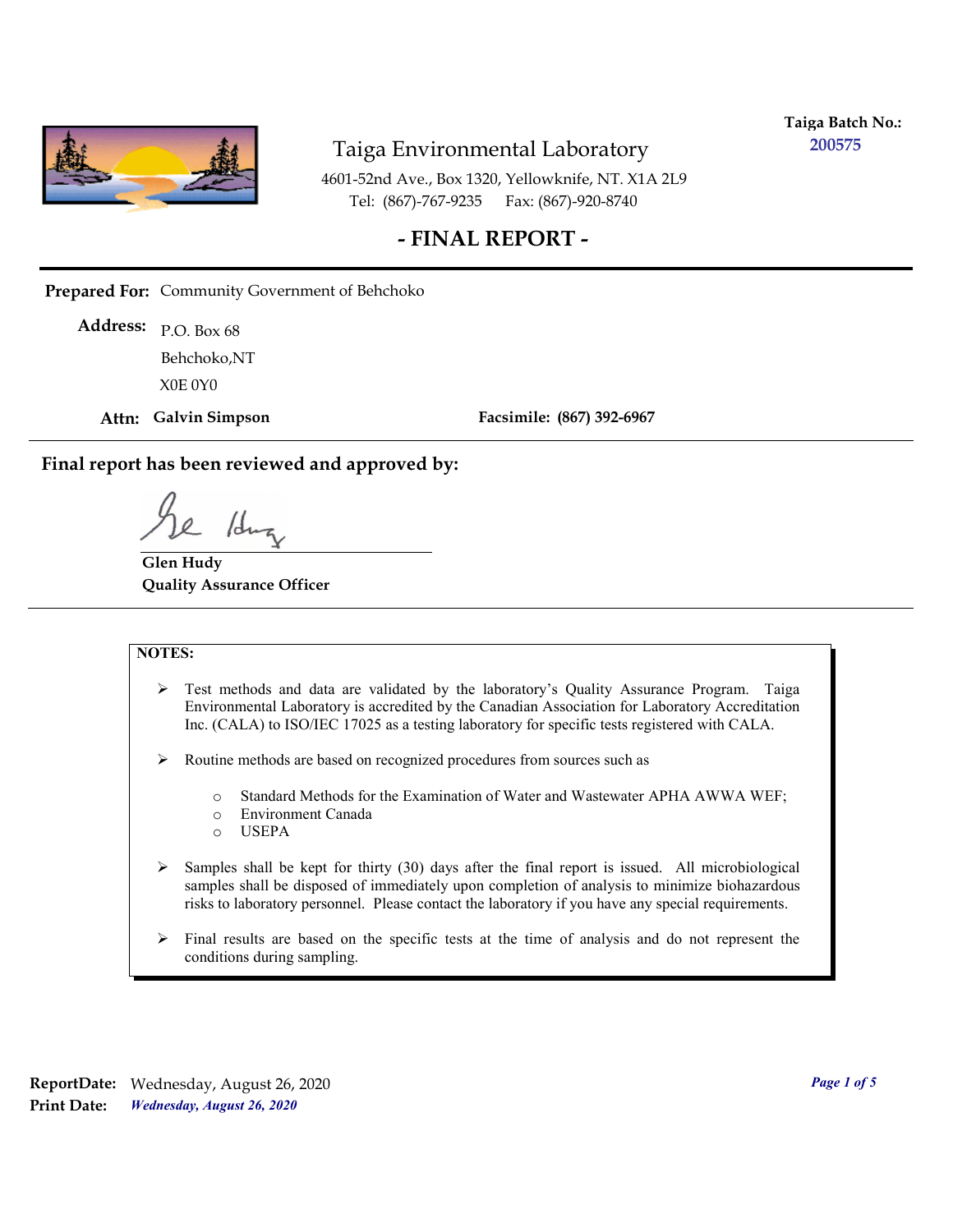

4601-52nd Ave., Box 1320, Yellowknife, NT. X1A 2L9 Tel: (867)-767-9235

**Taiga Batch No.: 200575**

## **- CERTIFICATE OF ANALYSIS -**

#### Client Sample ID: SNP E2 Taiga Sample ID: 001

| <b>Report Status:</b>        | Final                 |
|------------------------------|-----------------------|
|                              | Location: Edzo Lagoon |
| <b>Sampling Time:</b>        | 11:30                 |
| Sampling Date: 13-Aug-20     |                       |
| Received Date: 13-Aug-20     |                       |
| Sample Type: Sewage          |                       |
| Client Project: W2014L3-0002 |                       |

| <b>Test Parameter</b>           | <b>Result</b> | Detection<br>Limit | Units     | Analysis<br>Date | Analytical<br>Method* | <b>Qualifer</b> |
|---------------------------------|---------------|--------------------|-----------|------------------|-----------------------|-----------------|
| <b>Inorganics - Nutrients</b>   |               |                    |           |                  |                       |                 |
| Ammonia as Nitrogen             | 13.8          | 0.005              | mg/L      | 18-Aug-20        | SM4500-NH3:G          |                 |
| Biochemical Oxygen Demand       | 36            | 2                  | mg/L      | 14-Aug-20        | SM5210:B              |                 |
| <b>CBOD</b>                     | 38            | $\overline{2}$     | mg/L      | 14-Aug-20        | SM5210:B              |                 |
| Chemical Oxygen Demand          | 124           | 5                  | mg/L      | 19-Aug-20        | SM5220:D              |                 |
| Phosphorous, Total              | 0.881         | 0.002              | mg/L      | 18-Aug-20        | SM4500-P:D            |                 |
| <b>Inorganics - Physicals</b>   |               |                    |           |                  |                       |                 |
| pH                              | 7.13          |                    | pH units  | 13-Aug-20        | SM4500-H:B            |                 |
| Solids, Total Suspended         | 62            | 3                  | mg/L      | 18-Aug-20        | SM2540:D              |                 |
| Microbiology                    |               |                    |           |                  |                       |                 |
| Coliforms, Fecal                | 143000        | 1000               | CFU/100mL | $13$ -Aug- $20$  | SM9222:D              |                 |
| <b>Subcontracted Inorganics</b> |               |                    |           |                  |                       |                 |
| NO2+NO3 - N                     | < 0.0220      | 0.022              | mg/L      | 18-Aug-20        | EPA300.1              |                 |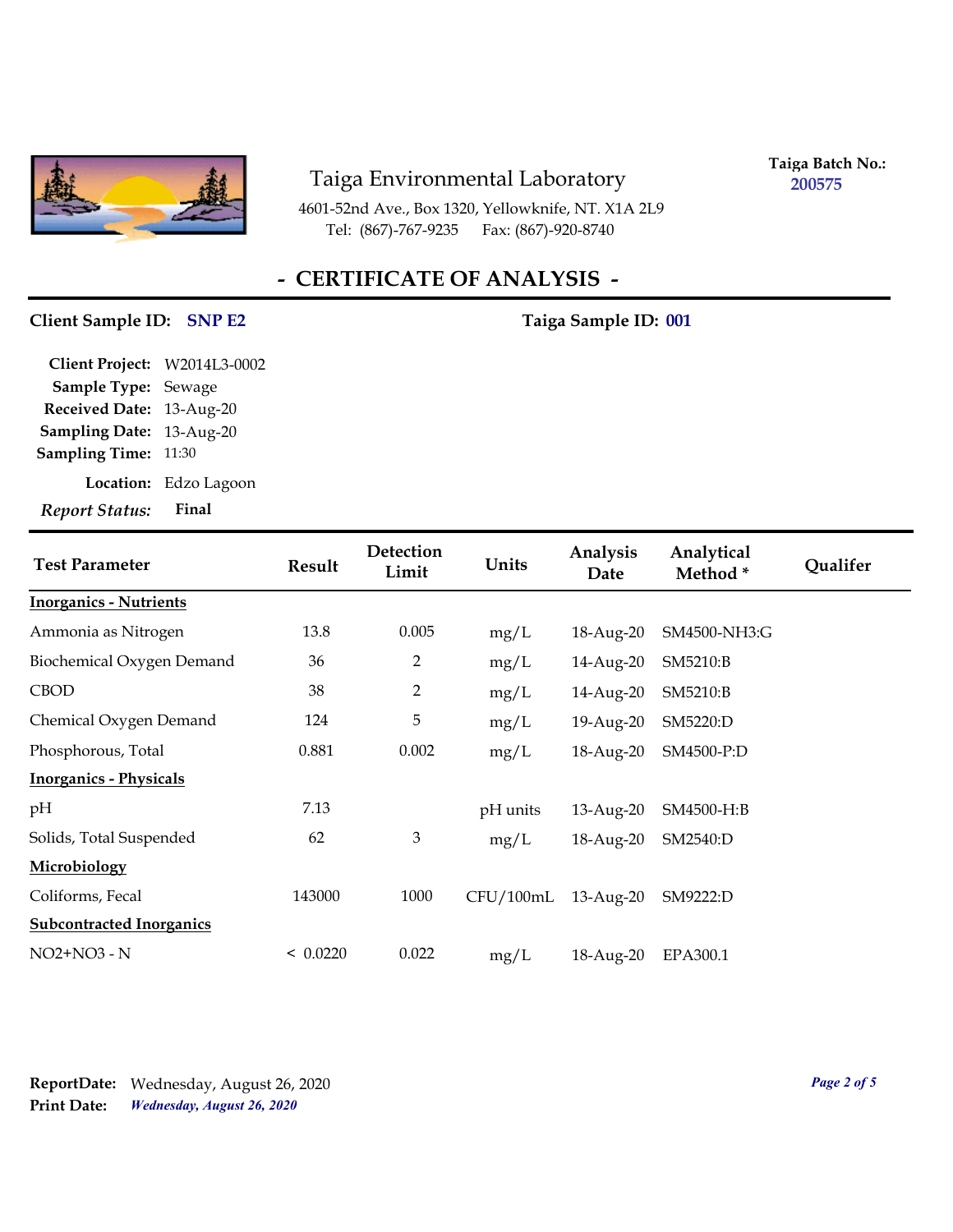

**Taiga Batch No.: 200575**

4601-52nd Ave., Box 1320, Yellowknife, NT. X1A 2L9 Tel: (867)-767-9235 Fax: (867)-920-8740

## **- CERTIFICATE OF ANALYSIS -**

### **Client Sample ID: Taiga Sample ID: SNP E3 002**

| Final                              |
|------------------------------------|
| Location: Edzo Lagoon              |
| 11:30                              |
| Sampling Date: 13-Aug-20           |
| <b>Received Date:</b><br>13-Aug-20 |
| <b>Sample Type:</b><br>Sewage      |
| Client Project: W2014L3-0002       |
|                                    |

| <b>Test Parameter</b>            | <b>Result</b> | Detection<br>Limit | Units     | Analysis<br>Date | Analytical<br>Method* | Qualifer |
|----------------------------------|---------------|--------------------|-----------|------------------|-----------------------|----------|
| <b>Inorganics - Nutrients</b>    |               |                    |           |                  |                       |          |
| Ammonia as Nitrogen              | 13.7          | 0.005              | mg/L      | 18-Aug-20        | SM4500-NH3:G          |          |
| <b>Biochemical Oxygen Demand</b> | 21            | 2                  | mg/L      | 14-Aug-20        | SM5210:B              |          |
| <b>CBOD</b>                      | 28            | 2                  | mg/L      | 14-Aug-20        | SM5210:B              |          |
| Chemical Oxygen Demand           | 78            | 5                  | mg/L      | 19-Aug-20        | SM5220:D              |          |
| Phosphorous, Total               | 0.664         | 0.002              | mg/L      | 18-Aug-20        | SM4500-P:D            |          |
| <b>Inorganics - Physicals</b>    |               |                    |           |                  |                       |          |
| pH                               | 7.23          |                    | pH units  | 13-Aug-20        | SM4500-H:B            |          |
| Solids, Total Suspended          | 32            | 3                  | mg/L      | 18-Aug-20        | SM2540:D              |          |
| <b>Microbiology</b>              |               |                    |           |                  |                       |          |
| Coliforms, Fecal                 | 102000        | 1000               | CFU/100mL | 13-Aug-20        | SM9222:D              |          |
| <b>Subcontracted Inorganics</b>  |               |                    |           |                  |                       |          |
| NO2+NO3 - N                      | 0.0360        | 0.022              | mg/L      | 18-Aug-20        | EPA300.1              |          |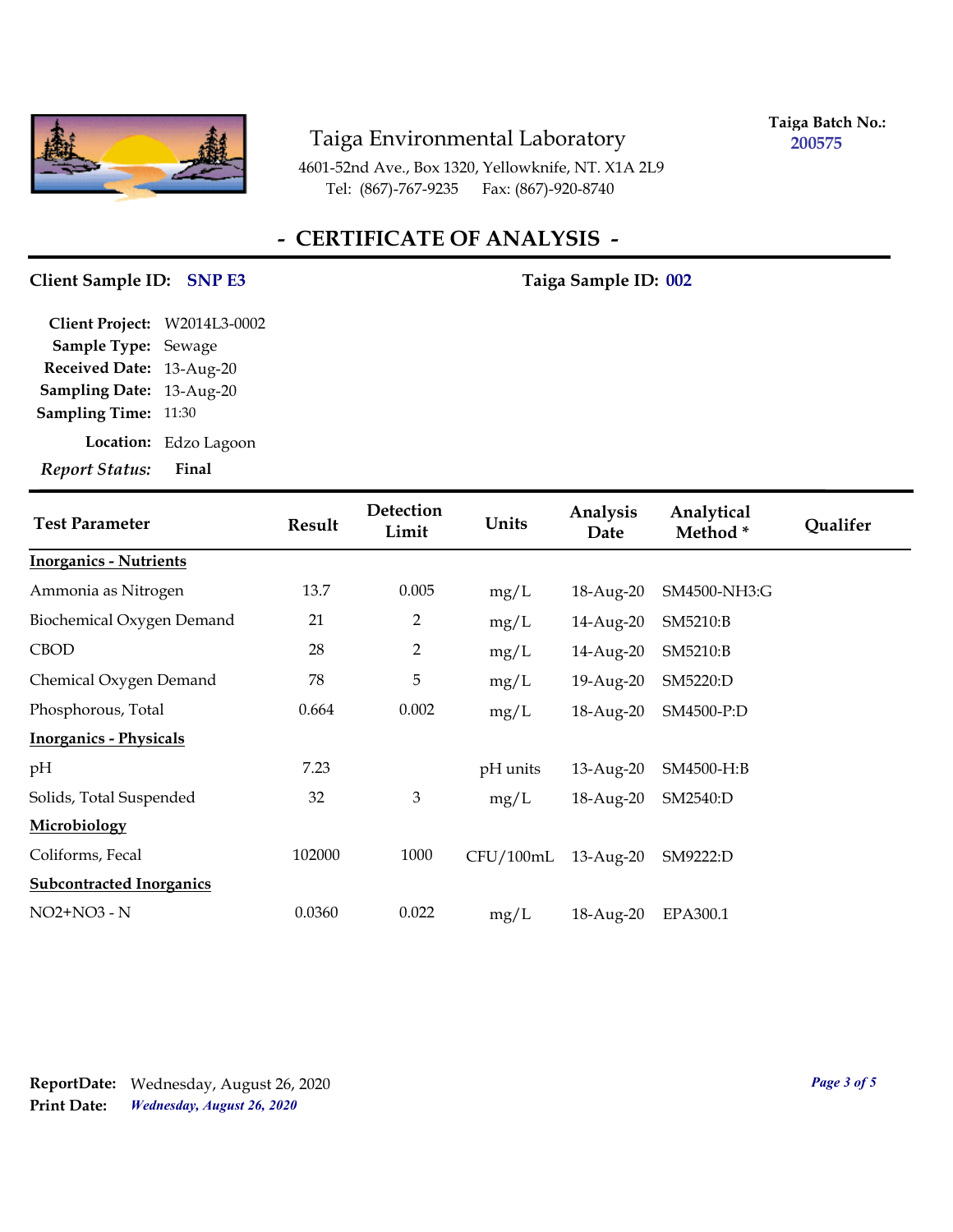

**Taiga Batch No.: 200575**

4601-52nd Ave., Box 1320, Yellowknife, NT. X1A 2L9 Tel: (867)-767-9235 Fax: (867)-920-8740

## **- CERTIFICATE OF ANALYSIS -**

## Client Sample ID: SNP E4 Taiga Sample ID: 003

| <b>Report Status:</b>        | Final       |
|------------------------------|-------------|
| Location:                    | Edzo Lagoon |
| <b>Sampling Time:</b>        | 11:30       |
| <b>Sampling Date:</b>        | 13-Aug-20   |
| <b>Received Date:</b>        | 13-Aug-20   |
| Sample Type: Sewage          |             |
| Client Project: W2014L3-0002 |             |

| <b>Test Parameter</b>           | <b>Result</b> | Detection<br>Limit | Units     | Analysis<br>Date | Analytical<br>Method* | Qualifer |
|---------------------------------|---------------|--------------------|-----------|------------------|-----------------------|----------|
| <b>Inorganics - Nutrients</b>   |               |                    |           |                  |                       |          |
| Ammonia as Nitrogen             | 0.026         | 0.005              | mg/L      | 18-Aug-20        | SM4500-NH3:G          |          |
| Biochemical Oxygen Demand       | 11            | $\overline{2}$     | mg/L      | 14-Aug-20        | SM5210:B              |          |
| <b>CBOD</b>                     | 13            | $\overline{2}$     | mg/L      | 14-Aug-20        | SM5210:B              |          |
| Chemical Oxygen Demand          | 114           | 5                  | mg/L      | 19-Aug-20        | SM5220:D              |          |
| Phosphorous, Total              | 0.312         | 0.002              | mg/L      | 18-Aug-20        | SM4500-P:D            |          |
| <b>Inorganics - Physicals</b>   |               |                    |           |                  |                       |          |
| pH                              | 6.97          |                    | pH units  | 13-Aug-20        | SM4500-H:B            |          |
| Solids, Total Suspended         | 272           | 3                  | mg/L      | 18-Aug-20        | SM2540:D              |          |
| <b>Microbiology</b>             |               |                    |           |                  |                       |          |
| Coliforms, Fecal                | 10            | $\mathbf{1}$       | CFU/100mL | 13-Aug-20        | SM9222:D              |          |
| <b>Subcontracted Inorganics</b> |               |                    |           |                  |                       |          |
| NO2+NO3 - N                     | < 0.0220      | 0.022              | mg/L      | 18-Aug-20        | EPA300.1              |          |